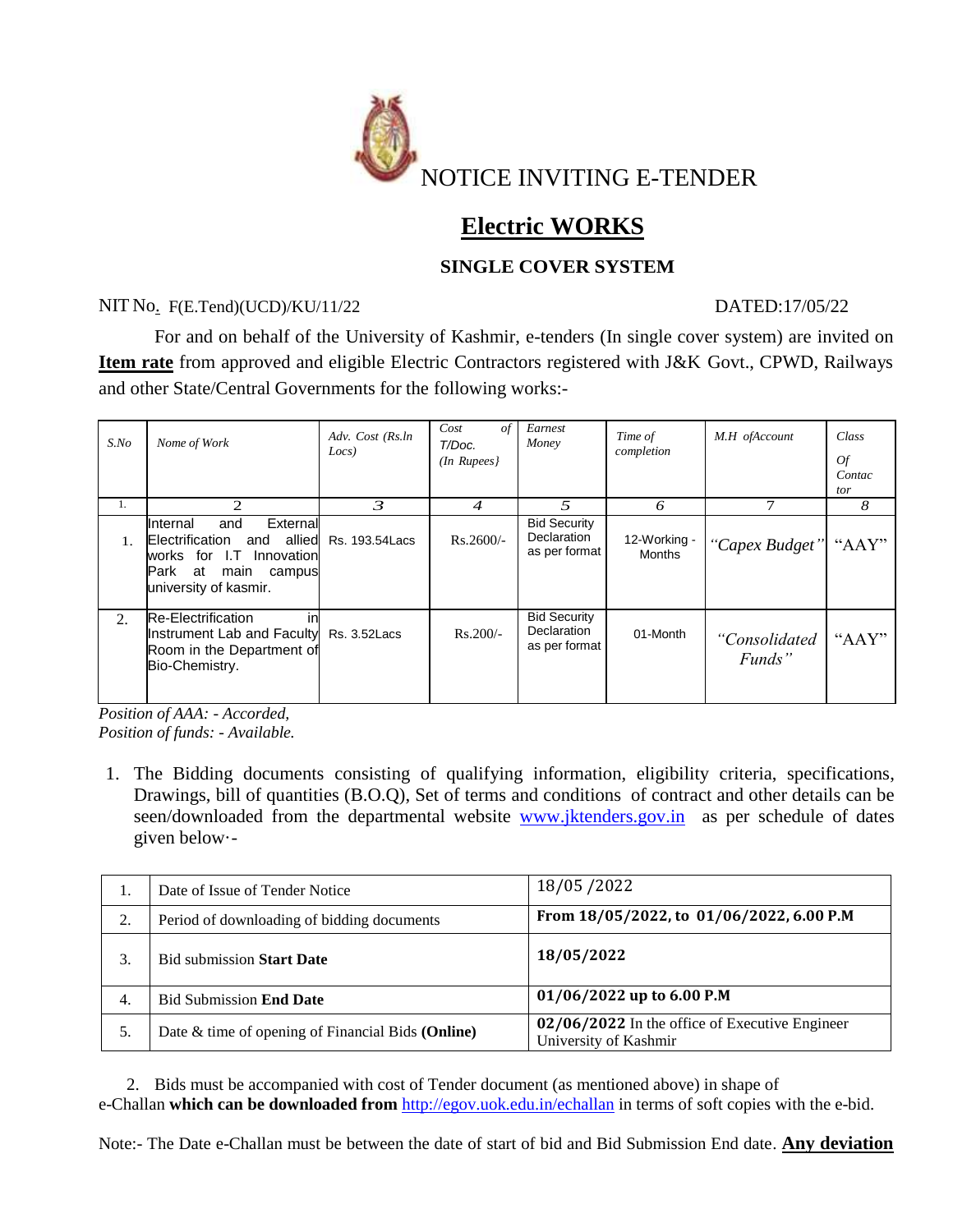# **shall render the bidder as Non-responsive.**

- 2.1 **The 1st lowest bidder has to produce an amount equal to 3% of contract as Performance Security in the shape of CDR/FDR/BG** in favour of Chief Executive Engineer University of Kashmir Division within 10 (ten) days after the date of receipt of letter of acceptance and shall be released after successful completion of DLP. The Bank Guarantee should be valid for 45 days beyond bid validity.
- **3.** The date and time of opening of Financial Bids of a responsive bidder shall be notified on Web Site www.jktenders.gov.in and conveyed to the bidders automatically through an e-mail message on their e-mail address.
- 4. The bids for the work shall remain valid for a period of 120 days from the date of opening of Technical **bids.**
- **5. The earnest money shall be forfeited** lf:-
- a) Any bidder/ tenderer withdraws his bid/ tender during the period of bid validity or makes any modifications in the terms and conditions of the bid.
- b) *Failure* of *Successful bidder* to *furnish the required performance security within the specified time limit.*
- c) *Failure of Successful bidder to execute the agreement within 28 days after fixation of contract.*

# **6(A). Instruction to bidders regarding e-tendering process**

- 6.1 Bidders are advised to download bid submission manual from the "Downloads" option as well as from "Bidders Manual Kit" on website [www.jktenders.gov.into](http://www.jktenders.gov.into/) acquaint bid submission process.
- 6.2 To participate in bidding process, bidders have to get 'Digital Signature Certificate {DSC)' as perinformation Technology Act-2000. Bidders can get digital certificate from any approved Vendor.
- 6.3 The bidders have to submit their bids online in electronic format with digital Signature. No bid will be accepted in physical form.
- 6.4 Bids will be opened online as per time schedule mentioned in Para-1.
- 6.5 Bidders must ensure to upload scanned copy of all necessary documents with the bid. Besides, original documents related to the bid shall be submitted by L1 before issuance of Allotment in his favour.
- **6.6. Bidders must ensure to upload scanned copies of all necessary documents including Bid Security Declaration, tender documents fee in terms of soft copies and all other documents required as per NIT with technical bid. No document (s) which has/have not been uploaded shall be entertained for technical evaluation in the form of hard copy. However in case of any clarification the bidders all have to produce original documents in support of soft copies if need arises.**

**Note:- Scan all the documents on 100 dpi with black and white option.**

- **6.6(a) Bidders should note that if the documents uploaded/submitted on the basis of which the contract has been awarded are found forged/fake/not genuine at any time, the contract shall be cancelled and the contractor/bidder shall be recommended for blacklisting and debarred from taking part in tendering in University of Kashmir/Other Departments for a period of one year in the first instance, besides the performance security deposited for the said work shall be forfeited.**
- 7. The department will not be responsible for delay in online submission due to any reasons.
- 8. All bidders have to submit Bid Security Declaration Form instead of Earnest money as per the circular of Finance Department (Bid Security Declaration Form as per format enclosed). **Non submission of bid security declaration shall render the bidder as Non-responsive.**
- 9. **For item rate method** the unit rates and prices shall be quoted by the bidder entirely in Indian Rupees and the rates quoted shall be deemed to include price escalation and all taxes upto completion of the work. Deduction on account of taxes shall be made from the bills of the contractor on gross amount of the bill as per the rates prevailing at the time of recovery.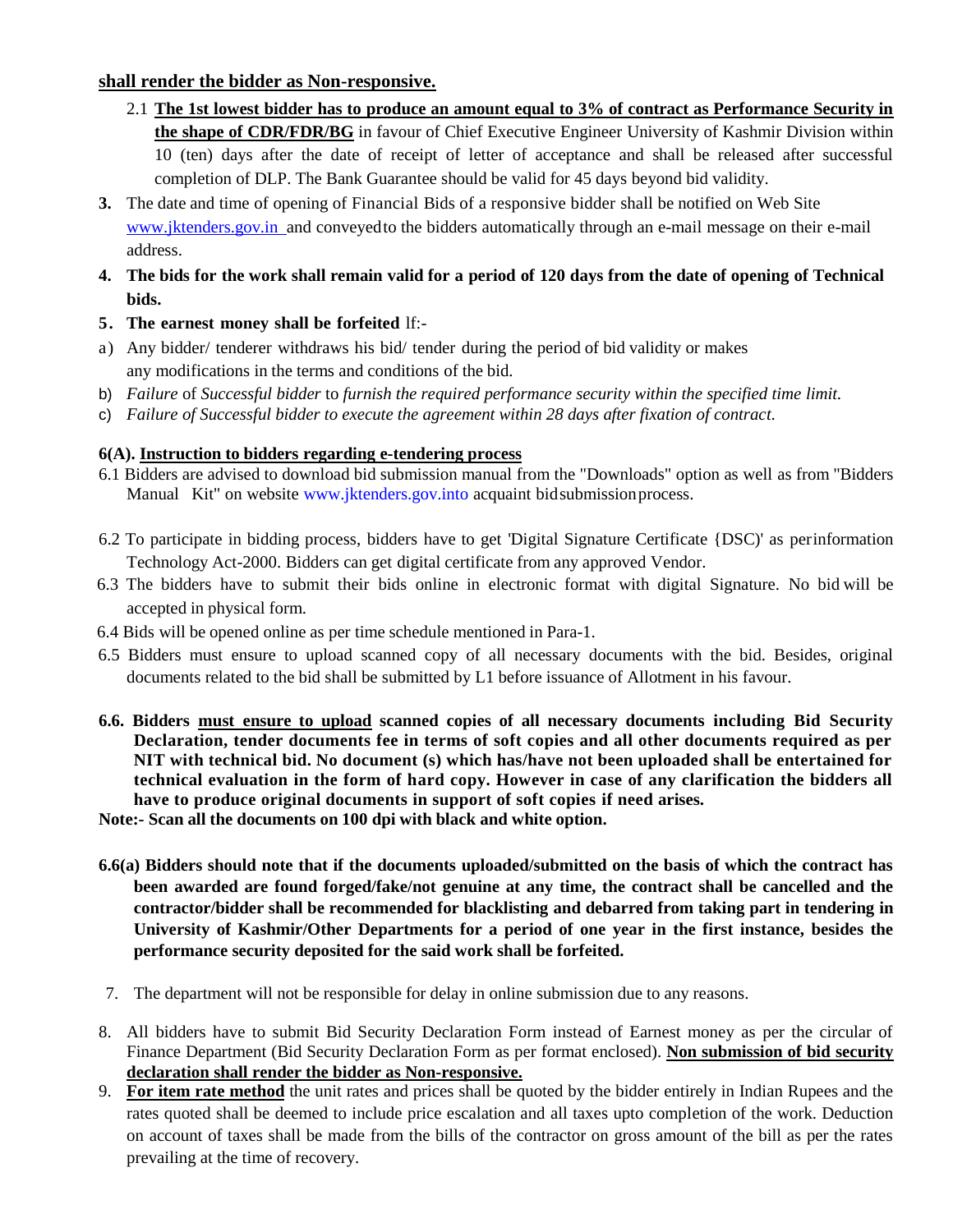**The %age rate method** requires the bidder to quote a percentage above / below / at par at the bottom of the BOQ percentage template for the work. The percentage quoted by the bidder shall be deemed to include price escalation and all taxes upto completion of the work. Deduction on account of taxes shall be made from the bills of the contractor on gross amount of the bill as per the rates prevailing at the time of recovery.

- **10.** Bidders are advised not to make any change in BOQ (Bill of Quantities) contents. In no case they should attempt to create similar BOQ manually.
- **11. Price escalation and Taxes**: No price escalation shall be permissible. The deduction on account of taxes shall be made for the bills of the contractor for the gross amount of the bill as per the rates prevailing at the time of recovery.
- **12.** Bidders are advised to use **"My Documents**" area in their user on R&B e-Tendering portal to store such documents as are required.
- **13.** In case of CRF and any other specified project. The relevant guidelines standard bidding document shall be followed.
- **14.** Instructions to Bidder (ITB)

14.1 All bidders shall upload the following information and documents along with qualification criteria/qualification information with their bids:-

- a) Copies of original documents defining constitution/ legal status, place of registration and principal place of Business
- b) Cell No .and Correspondence address & e-mail.
- c) Scanned copy of e-challan
- d) Scanned copy of Registration Card with latest renewal.
- e) Scanned copy of Valid GSTIN No. & PAN No.
- f) **Scanned Copy of GSTIN Registration and latest clearance certificate FORM GST-3B I.e. latest clearance certificate FORM GST-3B of the latest quarter/preceding Month to the Issue of NIT. Illustrations:-**

For the NIT in August 2021, the bidder has to upload the latest clearance certificate FORM GST-3B of the latest quarter i.e. April-June/preceding month i.e. July 2021.

g) *All bidders shall upload Verification Certificate from concerned Chief Engineer /Superintending Engineer of Enlistment Registration Card*

14.2 The bidder at his own responsibility and risk should visit and examine the site of work and its surroundings before submission of bid.

14.3 Non attendance of pre-bid meeting will not be cause of disqualification of the bidder.

14.4 All documents relating to the bid shall be in the English Language.

### **15. General Conditions of Contract: -**

15.1 The date of start of the work shall be reckoned within one week from the date of issuance of LOI/Contract allotment as the case may be.

**Penalty for delay in completion**: - ln case of delay in completion of work beyond stipulated periodof completion, **penalty upto maximum of 10% of the contract shall be imposed**.

**15.2 Time extension:** -Suitable time extension shall be granted in case of increase in scope of work and in the event of delay beyond control of contractor to be determined by the department.

**15.3 Advance Payments:-**No mobilization advance/equipment advance shall be paid.

**15.4 Secured Advance:-**No secured advance is admissible.

**15.5 Schedule of Payment**:-The payment schedule shall be fixed after award of contract in favour of successful bidder, **on the basis of availability of funds** and value of work executed, shall be determined by the Engineer.

**15.6 Amendment of bidding document**:-Before the deadline for submission of bids the employer may modify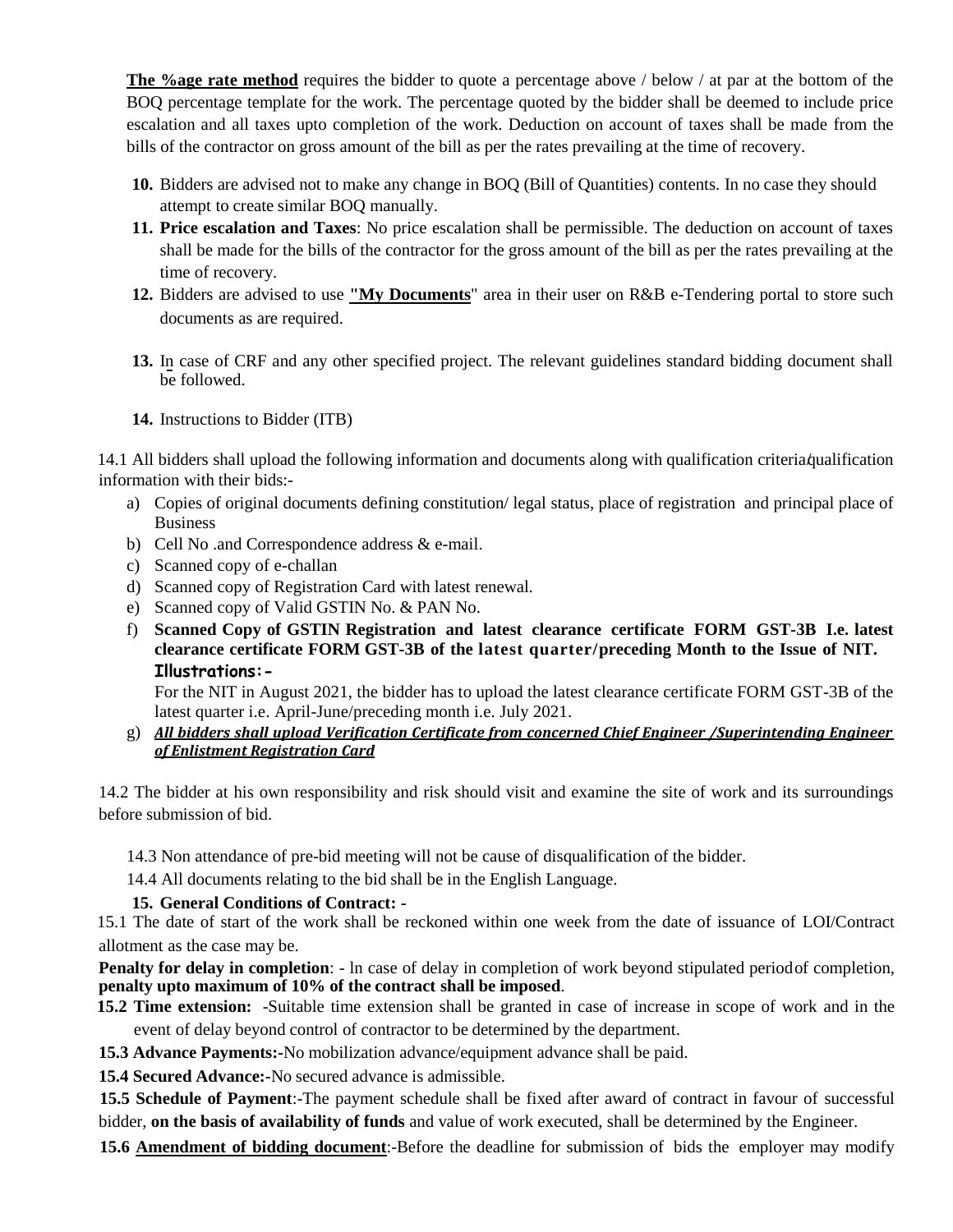the bidding documents by issuing Addendum.

**15.7(a) The tender receiving authority reserves the right to accept or reject any tender or all tenders without assigning any reason thereof.**

**15.7(b)The Employer reserves the right to accept or reject any bid and to cancel the bidding process and reject all bids, at any time prior to award of Contract, without thereby incurring any liability to the affected bidder or bidders or any obligations to inform the affected bidder or bidders of the grounds for the Employer's action.**

#### **15.7(c) Unbalanced Bid:- (Not applicable at present as per the Government directions)**

- **16. Restoration of work:-** On completion of contract the contractor shall be responsible to remove allunused material and restore all work in its original position at his own cost.
- **17. Traffic regulations:-**The contractor is bound to adhere to traffic regulations as is applicable from time to time and ensure arrangements of smooth regulation of traffic during execution of work.
- **18. Arbitration:-** The arbitration shall be conducted in accordance with the arbitration procedure stated in the J&K Conciliation and Arbitration Act No:-xxxv of 1997 issued vide SRO No:-403 vide Notification of J&K Govt., **"Law Department" 11th December-I997**.
- **19. Defect Liability period**:- The DLP shall be Calculated from date of certified completion of work and period shall be **36 months**. The defects noticed in the work during execution or D.L.P. shall be corrected by the Contractor within the length of time specified by the Engineer. If the contractor does not correct the defects pertaining to D.L.P. to the satisfaction of the Engineer within the time specified, the Engineer will assess the cost of having the defects corrected and contractor will pay this amount on correction of defects.

**20. The date of start of work shall be reckoned within 07 (seven) days from the date of issuance of allotment/ Letter of intent.** 

**21. In case the agency fails to execute the work, the performance security in the shape of CDR/FDR/BG and normal deposit shall be liable for forfeiture besides initiating other punitive actions against the defaulter without serving any notice.**

**ALL KEY CONSTRUCTION MATERIAL** shall have to be strictly as per prescribedspecifications and approval of the Engineer In-charge.

- **22. The performance security of 3% shall be released after successful completion of DLP** Failure on part of the contractor to fulfill his obligations of maintenance schedules shall result in forfeiture of the deposits held for this purpose as well as the CDR/FDR/BG for this work.
- **23. Safety:** The contractor shall be responsible for safety of all activities at site of work.
- **24. Discoveries**:- Anything of historical or other interest or of significant value unexpectedlydiscovered on the site shall be the property of the Govt.
- **25. Tests**:-The contractor shall be solely responsible for carrying out the mandatory tests required for the quality control at his own cost.
- **26. Termination:** The employer may terminate the contract if the contractor causes afundamental breach of the contract.
- **27. Fundamental breach of contract will include:-**
- a) Continuous stoppage of Work for a period of 30 days without authorization of Engineer in- charge.
- b) Contractor is declared bankrupt.
- **c) Any evidence of involvement of contractor in corrupt practices.**
- d) If the contractor indulges in willful disregard of the quality control measures put in place by the department.
- e) Contractor delays the completion of work beyond stipulated time of completion.
- f) **Pursuant to the process of termination of defaulted contract, the employer reserves the right to invite fresh tender for the balance work at the risk and cost of defaulting contractor.**
- g) If in case contractor failed to start /complete the work, within the stipulated time period, his Performance Security shall be forfeited after termination of the contract. Besides, the **Bid Security Declaration shall be enforced and the** defaulting contractor shall be debarred from taking part in tendering of works in R&B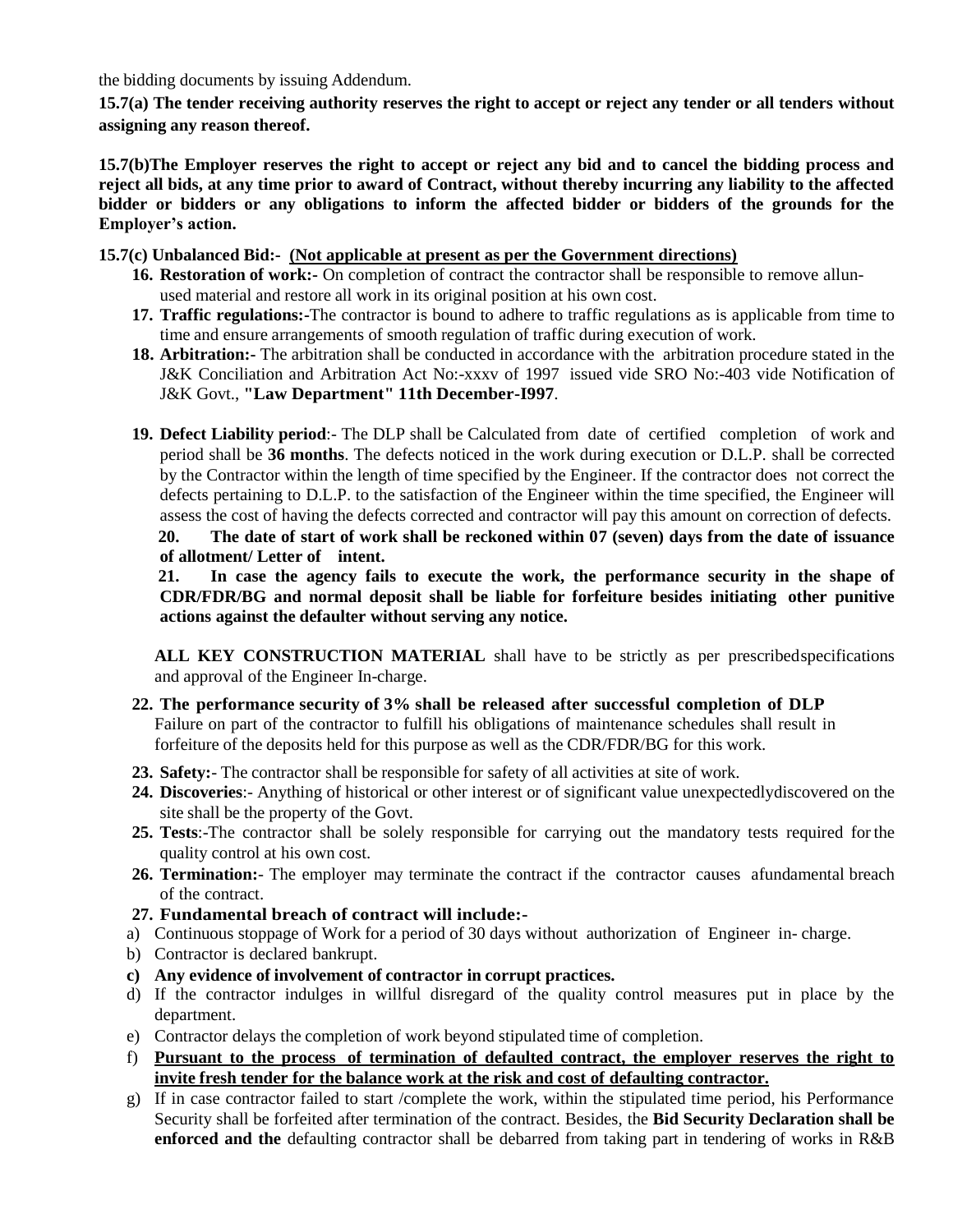Department/other departments for a period of one year.

# **28. Major Labour Laws applicable to establishment engaged in building and other construction Work**:-

- a) Workmen compensation act 1923.
- b) Payment of Gratuity Act 1972.
- c) Employees P.F. and Miscellaneous Provision Act1952.
- d) Maternity Benefits Act 1951.
- e) Contract Labour (Regulation & Abolition) Act1970.
- f) Minimum Wages Act 1948.
- g) Payment of Wages Act 1936.
- h) Equal remuneration Act 1979.
- i) Payment of bonus Act 1965.
- j) Industrial disputes Act 1947.
- k) Industrial employment standing orders Act 1946.
- l) Trade Union Act 1926.
- m) Child Labour (Prohibition & Regulation) Act 1986.
- n) Inter State Migrant workmen's (Regulation of employment & Conditions of service)Act 1979.
- o) The Building and other Construction workers (Regulation of employment and Condition ofservice) Act 1996 and the Census Act of 1996.
- p) Factories Act 1948.
- q) Compliance with Labour Regulation Laws of J&K.

# **29. Specification/Quality Control**:-

- A) All items of works shall conform to specifications as per IRC/MORTH/ NBO/ CPWD/ SSRI Any other prescribed specifications.
- **B) All items should be approved by the concerned Department before use.**
- **C) Certification of Material shall be submitted for reference and record.**
- **30. Insurance**:- Insurance cover to Labour *I* Machinery *I* Work *I* Plant material *I* Equipment by the contractor shall be mandatory.
- **31. Laws Governing the Contract: -**The contract shall be governed by Laws of the land.

Court's Jurisdiction:-In case of a disputes/differences between contractor and Department the  $i$ urisdiction shall be J&K.

### **32. Time Extension: -**

- a) The work is to be completed within the time limit specified in the NIT and the time of completion will also increase *I* decrease in proportion with additional *I* deleted quantum of work depending upon the actual quantum of work.
- b) Request for extension of time shall be made by the contractor in writing not later than fifteendays of happening of the event causing delay. The contractor shall also indicate in such a request the period for which extension is desired.
- c) Abnormal /bad weather or Serious loss or damage by fire or Civil commotion, strike or lockout (other than among the labour engaged by the contractor) affecting any or the trades employed on the work, or Non availability of departmental stores.
- d) Any other cause which in the absolute discretion of the accepting authority is beyond the contractor's desire.
- e) On contractor's representation based on the grounds as detailed above the time for completion of the work may be extended by a period considered reasonable by the Department.
- **f)** Extension of time shall be also admissible in the event of temporary suspension of work.

# **10. The tender/bid is liable to rejection if it does not fulfill the requirements as laid down in NIT.**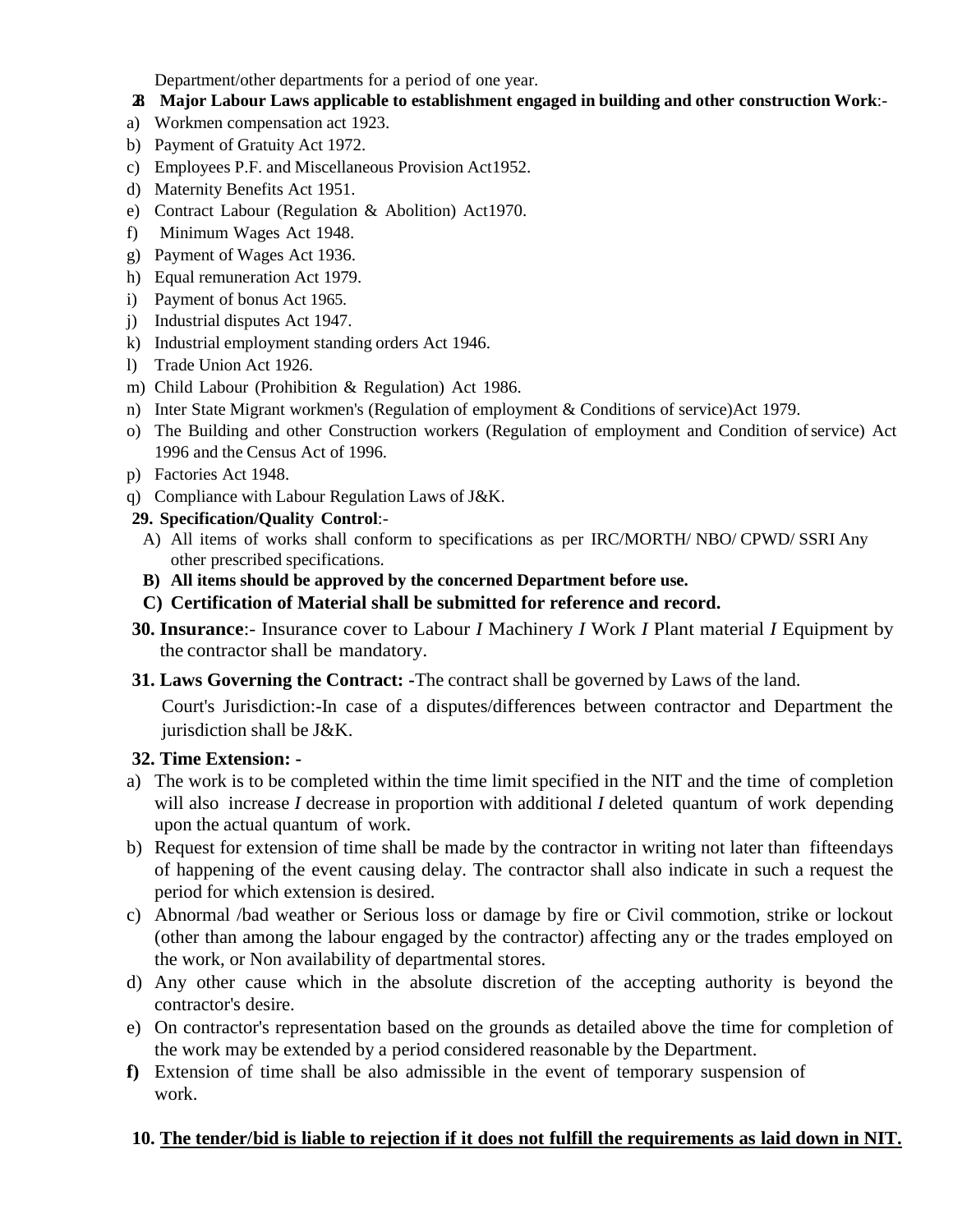**11.** The works shall be subject to the inspection by State Inspection Authority if applicable at the time of completion of work for clearance and all charges on account of inspection shall be borne by the contractor.

All other terms conditions are as per PWD Form 25 (Double agreement Form) and detailed N IT issued vide this office No. F(E.Tend)(UCD)/KU/11/22 DATED:17/05/22.

> **Executive Engineer University of Kashmir**

No: F (E.Tend)(UCD)/KU/11/22 DATED: 17/05/22